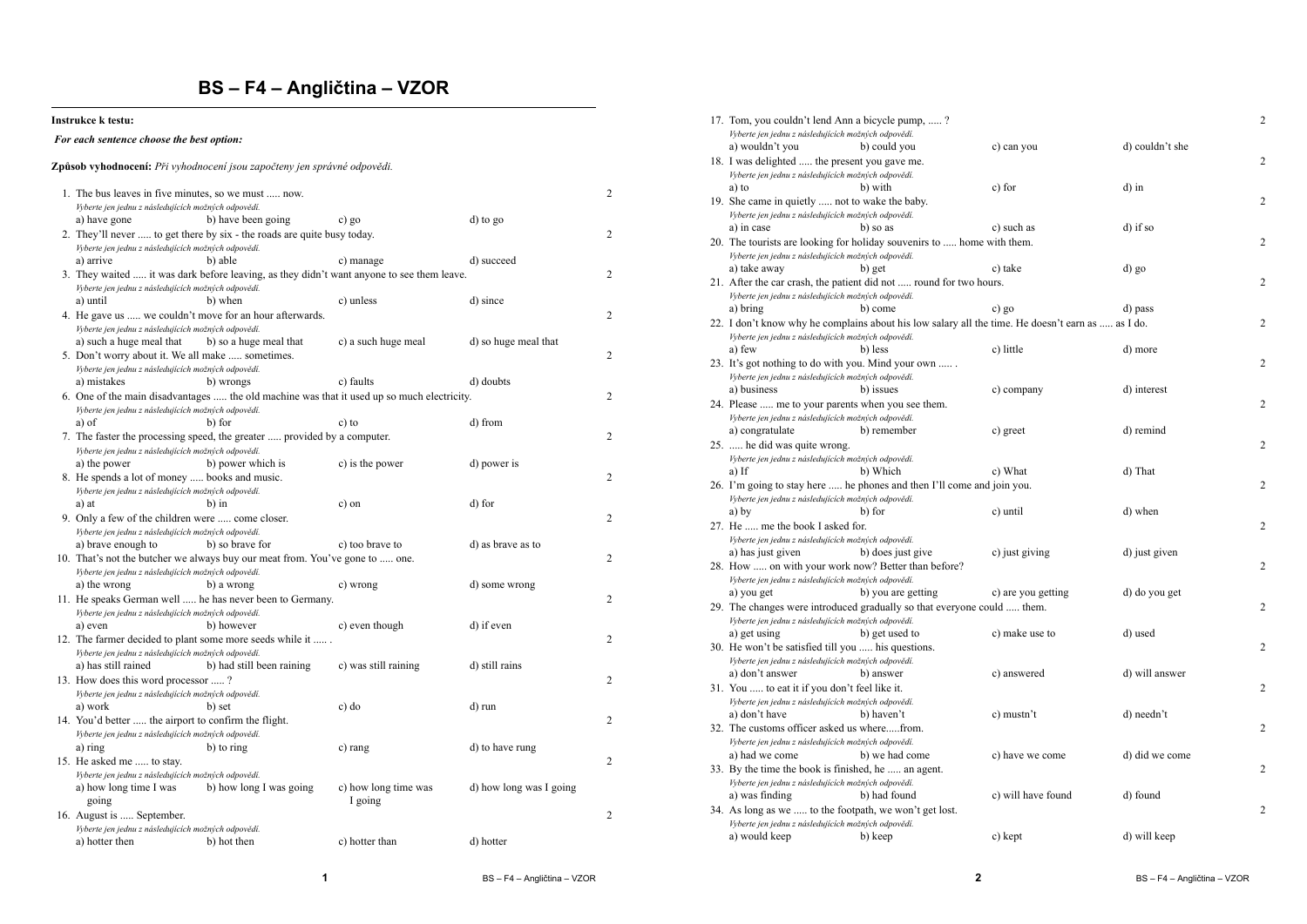| 35. If she really  you, she wouldn't be so horrible to you.                       |                   |                       |                       | $\overline{c}$ |
|-----------------------------------------------------------------------------------|-------------------|-----------------------|-----------------------|----------------|
| Vyberte jen jednu z následujících možných odpovědí.                               |                   |                       |                       |                |
| a) have loved                                                                     | b) had loved      | c) would love         | d) loved              |                |
| 36. I  better today if I hadn't been at the party last night.                     |                   |                       |                       | $\overline{2}$ |
| Vyberte jen jednu z následujících možných odpovědí.                               |                   |                       |                       |                |
| a) would have feel                                                                | b) can feel       | c) would feel         | d) have felt          |                |
| 37. No dictionaries or grammars  in the exam.                                     |                   |                       |                       | $\overline{2}$ |
| Vyberte jen jednu z následujících možných odpovědí.                               |                   |                       |                       |                |
| a) may use                                                                        | b) use            | c) ought be used      | d) are to be used     |                |
| 38. "I can't come to the meeting," she wrote, "because I  my leg."                |                   |                       |                       |                |
| Vyberte jen jednu z následujících možných odpovědí.                               |                   |                       |                       |                |
| a) had broken                                                                     | b) break          | c) have broken        | d) was breaking       |                |
| 39. In a climate like theirs, it can rain at  time.                               |                   |                       |                       | $\overline{c}$ |
| Vyberte jen jednu z následujících možných odpovědí.                               |                   |                       |                       |                |
| a) a                                                                              | b) some           | c) all                | d) any                |                |
| 40.  to link him with the burglary until the police found a gold ring in his car. |                   |                       |                       |                |
| Vyberte jen jednu z následujících možných odpovědí.                               |                   |                       |                       |                |
| a) There was nothing                                                              | b) It was nothing | c) It wasn't anything | d) There was anything |                |
|                                                                                   |                   |                       |                       |                |

41. Both employers and job agencies publish job openings on job boards. Some job boards offer you the opportunity to <sup>20</sup> ✍✌✎☞**1** ✍✌✎☞**2** your search to jobs published directly by employers, and to ignore those published by agencies. It's a good . . . . . . . . . . Jobs posted by employers are the best ones to think about because your "cost of hire" will be low. On the other hand, to choose when searching for a job.agencies are paid by the employer for delivering the "winning" <sup>3</sup>
. Many companies would rather not <sup>4</sup> an agency's fee if another potential employee contacts them directly and is, <u>5</u>, less expensive for the company. in the very highly paid jobs (top management), the existence of the job vacancy may be confidential - the employer✍✌✎☞**6**doesn't want competitors, the media or even the internal organization to know that the <u>10</u> exists. These openings are usually handled by head-hunters who are paid to provide <u>(8)</u> candidate, who is typically very difficult to find. The majority of executive-level jobs you see on commercial boards are published by job agencies that are paid  $\circled{9}$  if someone they identify is hired. If you make yourself  $\Box$  to the employer by direct mail the employer doesn't pay any fee to a recruiter. *Vyberte nebo doplňte správné odpovědi do znění otázky.*✍✌✎☞**1** a) keep b) make c) eliminate d) limit ✍✌✎☞**2** a) moment b) optionc) opinion d) occasion

| $\sim$ / a) moment               | <b>D</b> Option   | c) ophthon   | a) occasion    |
|----------------------------------|-------------------|--------------|----------------|
| $\mathbf{3}$<br>a) manager       | b) seeker         | c) applicant | d) holder      |
| a) give                          | b) pay            | c) receive   | d) get         |
| 5 <sup>2</sup><br>a) why         | b) because        | c) therefore | d) almost      |
| a) Exactly                       | b) Relatively     | c) Maximally | d) Especially  |
| a) office                        | b) place          | c) offering  | d) opportunity |
| 8 <sup>2</sup><br>a) an educated | b) an intelligent | c) a quality | d) a qualified |
| a) before                        | b) only           | c) rarely    | d) never       |
| $(10)$ a) favourite              | b) known          | c) popular   | d) interesting |
|                                  |                   |              |                |

**4**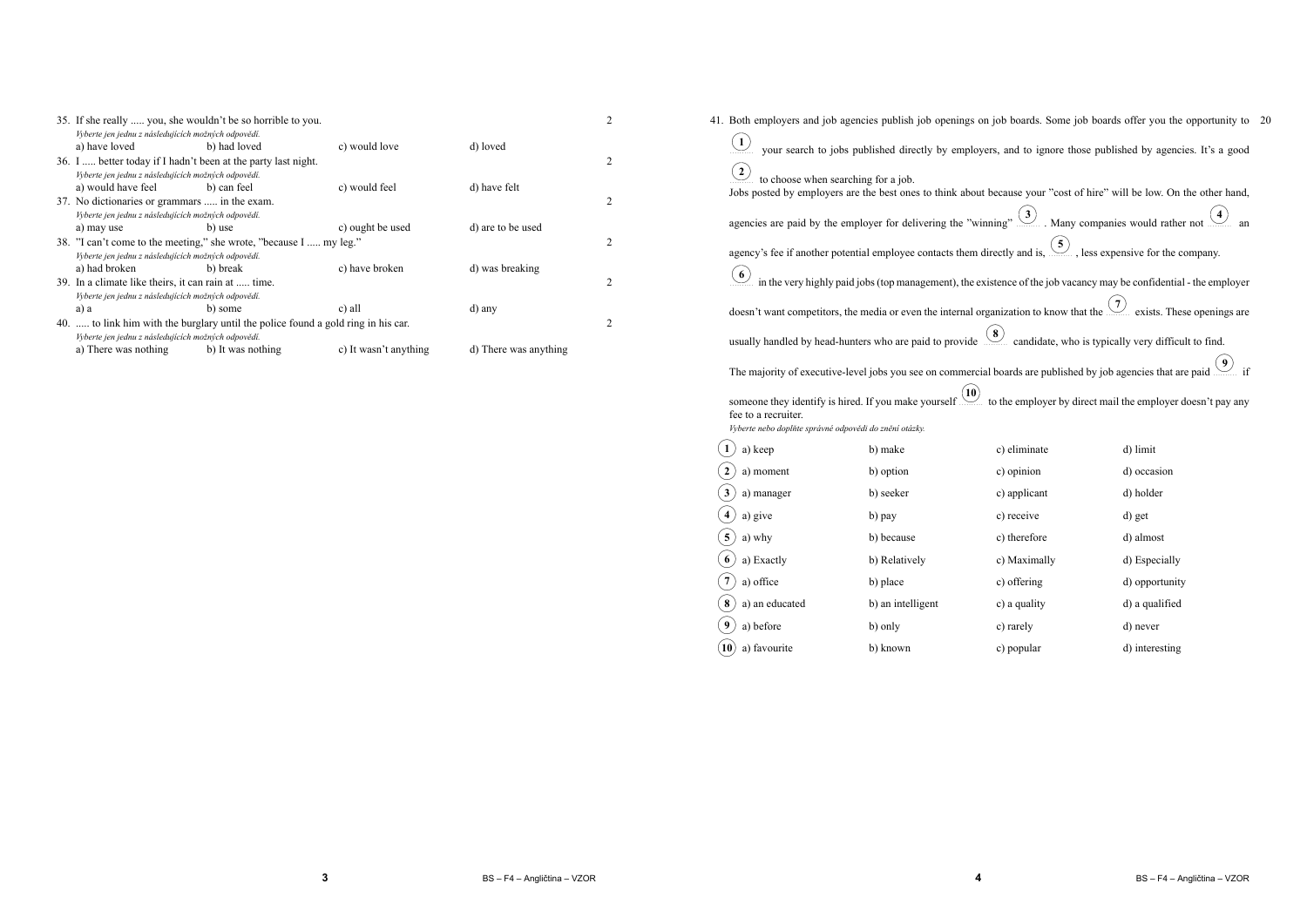# **BS – F4 – Angličtina – VZOR**

|                                                                                            |                | • hotter than                                                                                     |                |
|--------------------------------------------------------------------------------------------|----------------|---------------------------------------------------------------------------------------------------|----------------|
| 1. The bus leaves in five minutes, so we must  now.                                        | $\overline{2}$ | 17. Tom, you couldn't lend Ann a bicycle pump, ?                                                  | $\overline{c}$ |
| $\cdot$ go                                                                                 |                | • could you                                                                                       |                |
| 2. They'll never  to get there by six - the roads are quite busy today.                    | 2              | 18. I was delighted  the present you gave me.                                                     | $\overline{2}$ |
| • manage                                                                                   |                | • with                                                                                            |                |
| 3. They waited  it was dark before leaving, as they didn't want anyone to see them leave.  | 2              | 19. She came in quietly  not to wake the baby.                                                    | $\overline{c}$ |
| • until                                                                                    |                | · so as                                                                                           |                |
| 4. He gave us  we couldn't move for an hour afterwards.                                    | 2              | 20. The tourists are looking for holiday souvenirs to  home with them.                            | $\overline{2}$ |
| • such a huge meal that                                                                    |                | • take                                                                                            |                |
| 5. Don't worry about it. We all make  sometimes.                                           | 2              | 21. After the car crash, the patient did not  round for two hours.                                | $\overline{2}$ |
| • mistakes                                                                                 |                | • come                                                                                            |                |
| 6. One of the main disadvantages  the old machine was that it used up so much electricity. | 2              | 22. I don't know why he complains about his low salary all the time. He doesn't earn as  as I do. | $\overline{2}$ |
| $\cdot$ of                                                                                 |                | • little                                                                                          |                |
| 7. The faster the processing speed, the greater  provided by a computer.                   | 2              | 23. It's got nothing to do with you. Mind your own                                                | $\overline{2}$ |
| • the power                                                                                |                | • business                                                                                        |                |
| 8. He spends a lot of money  books and music.                                              | 2              | 24. Please  me to your parents when you see them.                                                 | $\overline{2}$ |
| $\cdot$ on                                                                                 |                | • remember                                                                                        |                |
| 9. Only a few of the children were  come closer.                                           | 2              | 25.  he did was quite wrong.                                                                      | $\overline{2}$ |
| • brave enough to                                                                          |                | • What                                                                                            |                |
| 10. That's not the butcher we always buy our meat from. You've gone to  one.               | 2              | 26. I'm going to stay here  he phones and then I'll come and join you.                            | $\overline{2}$ |
| • the wrong                                                                                |                | • until                                                                                           |                |
| 11. He speaks German well  he has never been to Germany.                                   | 2              | 27. He  me the book I asked for.                                                                  | $\overline{2}$ |
| • even though                                                                              |                | • has just given                                                                                  |                |
| 12. The farmer decided to plant some more seeds while it                                   | 2              | 28. How  on with your work now? Better than before?                                               | $\overline{2}$ |
| • was still raining                                                                        |                | • are you getting                                                                                 |                |
| 13. How does this word processor ?                                                         | 2              | 29. The changes were introduced gradually so that everyone could  them.                           | $\overline{2}$ |
| $\cdot$ work                                                                               |                | • get used to                                                                                     |                |
| 14. You'd better  the airport to confirm the flight.                                       | 2              | 30. He won't be satisfied till you  his questions.                                                | $\overline{2}$ |
| $\cdot$ ring                                                                               |                | • answer                                                                                          |                |
| 15. He asked me  to stay.                                                                  | 2              | 31. You  to eat it if you don't feel like it.                                                     | $\overline{2}$ |
| • how long I was going                                                                     |                | · don't have                                                                                      |                |
|                                                                                            |                |                                                                                                   |                |

16. August is ..... September. 2